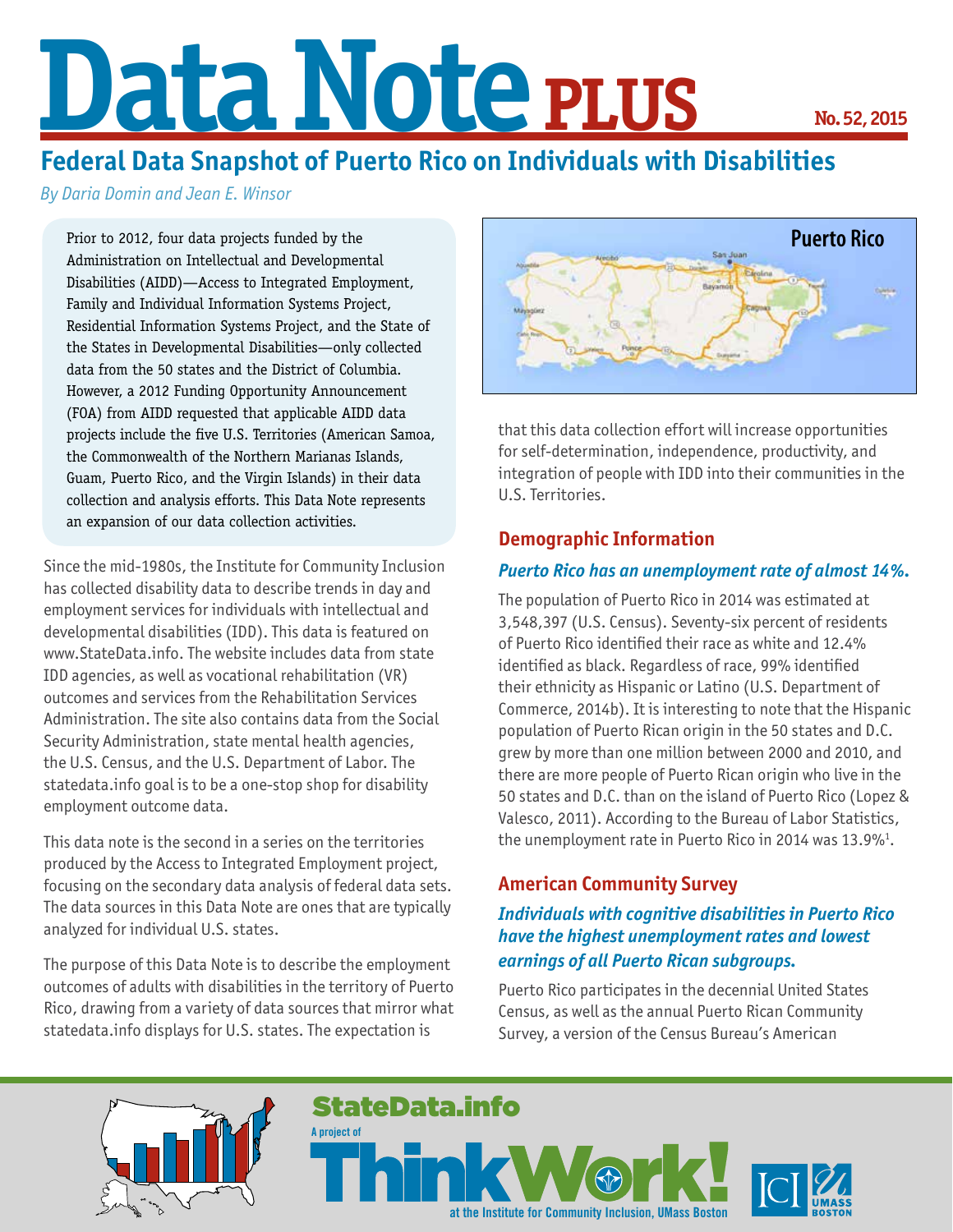Community Survey, customized for Puerto Rico. Table 1 displays data for the working-age population in Puerto Rico with and without disabilities.

Similar to the mainland, individuals with cognitive disabilities in Puerto Rico have the highest unemployment rate, the lowest mean annual earnings (almost \$8,300 less than individuals with no disabilities), and the lowest weekly hours worked of all population subgroups examined. This is also the group with the highest percentage of citizens living below the poverty line.



### **Figure 1: Percentage of People Employed by Disability Type, 2013** <sup>2</sup>

**Percentage of people who are employed** 

#### **Table 1: Employment Participation and Outcomes for Working-Age Puerto Ricans (Ages 16-64) in 2013**

|                                                    | <b>Physical</b><br><b>Disability</b> | Cognitive<br><b>Disability</b> | <b>Hearing</b><br><b>Disability</b> | <b>Visual</b><br><b>Disability</b> | Any<br><b>Disability</b> | <b>No</b><br><b>Disability</b> |
|----------------------------------------------------|--------------------------------------|--------------------------------|-------------------------------------|------------------------------------|--------------------------|--------------------------------|
| Number of<br>people                                | 196,112                              | 190,848                        | 54,269                              | 101,064                            | 397,030                  | 1,891,718                      |
| Number<br>of people<br>employed                    | 34,265                               | 26,010                         | 15,081                              | 26,915                             | 85,409                   | 950,101                        |
| Mean<br>annual<br>earnings<br>from work            | \$20,748                             | \$15,654                       | \$21,495                            | \$19,772                           | \$19,586                 | \$23,945                       |
| Mean<br>weekly<br>hours<br>worked                  | 35                                   | 32                             | 35                                  | 35                                 | 34                       | 36                             |
| % of people<br>living below<br>the poverty<br>line | 50%                                  | 55%                            | 45%                                 | 54%                                | 52%                      | 41%                            |

#### **Rehabilitation Services Administration** *Rehabilitation rate for individuals with ID is at its lowest since 2005.*

Rehabilitation Services Administration 911 database (RSA-911) is a public access database that captures individual characteristics, services provided, and employment outcomes at the point of closure from vocational rehabilitation (VR) services. Records are at the individual level and cover approximately 600,000 case closures per year nationally.

In Puerto Rico, as Table 2 indicates, 2013 saw the lowest number of closures for people with ID into an employment setting since 2005. Another notable finding is the 17% decline in the total number of closures between 2011 and 2013, and an even sharper decline for individuals with ID. The rehabilitation rate is the percentage of people who gained employment out of the total number of people who received services. In 2013, the rehabilitation rate of people with ID was 58.8%, the lowest since 2005; however, it was still higher than the U.S. national average of 50.8% (Butterworth et al., 2015).

#### **Table 2: VR Case Closures and Employment Outcomes in Puerto Rico, 2005-2013**

|                                                                                           | 2005  | 2007  | 2009  | 2011  | 2013  |
|-------------------------------------------------------------------------------------------|-------|-------|-------|-------|-------|
| <b>Total number of closures</b>                                                           | 7.023 | 7.382 | 8,185 | 8,063 | 6,652 |
| <b>Total number of closures</b><br>with ID                                                | 585   | 531   | 573   | 686   | 380   |
| Closures into an<br>employment setting                                                    | 2,767 | 2,590 | 2,435 | 2,711 | 3,026 |
| Closures with ID into an<br>employment setting                                            | 257   | 211   | 211   | 229   | 183   |
| Closures with an IPE but no<br>employment outcome                                         | 861   | 720   | 897   | 1,030 | 1,310 |
| Closures with ID and<br>an Individual Plan for<br>Employment but no<br>employment outcome | 101   | 102   | 114   | 147   | 128   |
| Closures with supported<br>employment as a goal                                           | 205   | 198   | 213   | 259   | 231   |
| Closures with ID and<br>supported employment<br>as a goal                                 | 130   | 110   | 121   | 147   | 117   |
| <b>Rehabilitation rate for all</b><br>closures with an IPE                                | 76.3% | 78.2% | 73.1% | 72.5% | 69.8% |
| <b>Rehabilitation rate for all</b><br>closures with ID                                    | 71.8% | 67.4% | 64.9% | 60.9% | 58.8% |
| Percentage of all closures<br>into employment                                             | 39.4% | 35.1% | 29.7% | 33.6% | 45.5% |
| Percentage of closures with<br>ID into employment                                         | 43.9% | 39.7% | 36.8% | 33.4% | 48.2% |

**DataNote PLUS No. 52, 2015 >> Federal Data Snapshot of Puerto Rico on Individuals with Disabilities**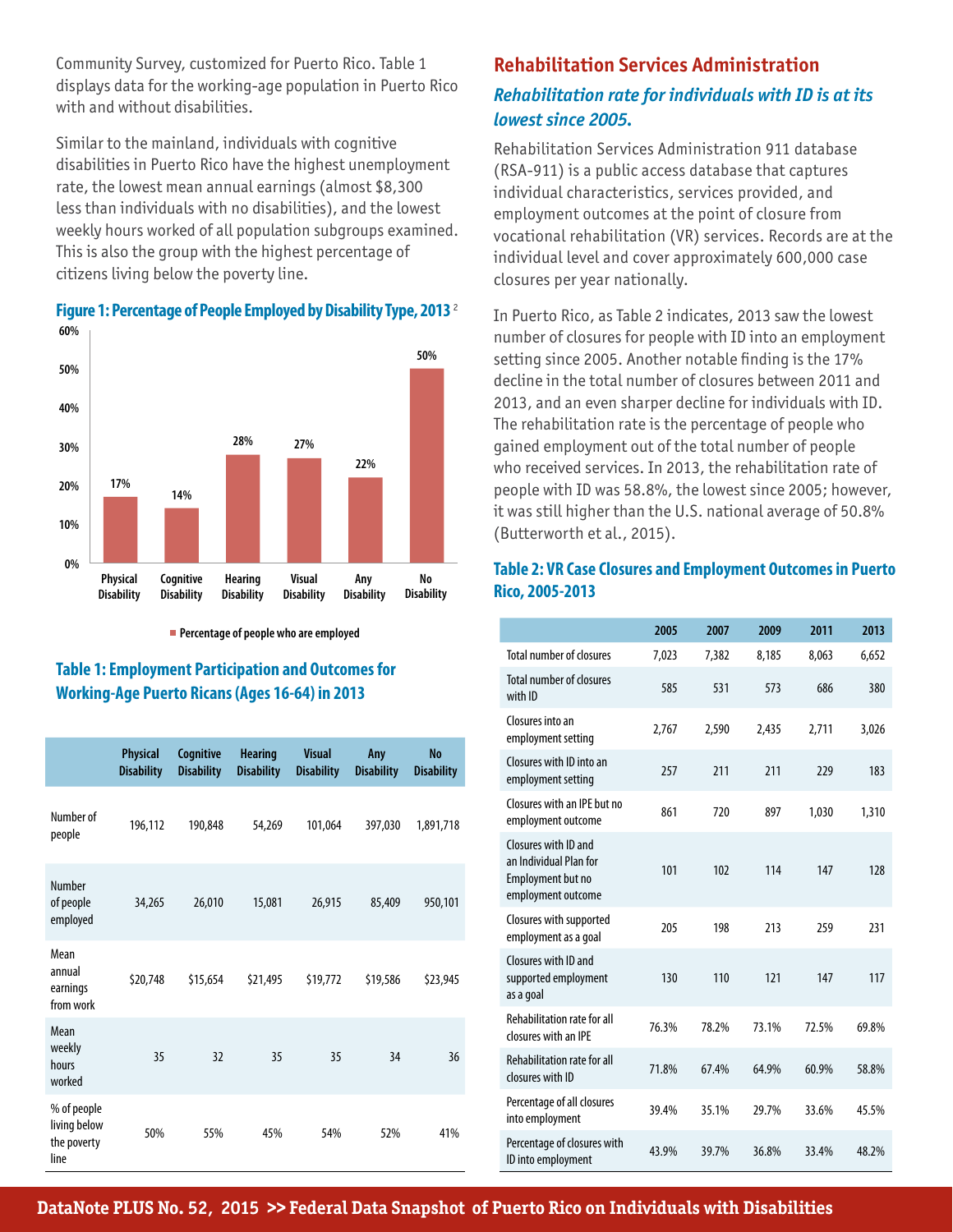#### **Wagner-Peyser**

### *The number of registered job seekers in Puerto Rico has fluctuated greatly over the last eight years.*

The Wagner-Peyser Act of 1933 established a nationwide system of public employment offices, known as the Employment Service. In 1998, the act was amended by the Workforce Investment Act, and the Employment Service became part of the One-Stop workforce system. The mission remains the same: to assist job seekers in finding jobs and employers in finding qualified workers<sup>3</sup>.

The number of registered job seekers (this includes individuals with and without disabilities) in Puerto Rico has fluctuated since 2005, while the number of registered job seekers with a disability has remained rather steady since 2007. The number of registered job seekers more than doubled from 2009 to 2011. In fact, the number of job seekers with disabilities increased only slightly during this time.

#### **Table 3: Total Active Job Seekers in Puerto Rico, 2005-2013**

|                                                           | 2005    | 2007   | 2009   | 2011   | 2013    |
|-----------------------------------------------------------|---------|--------|--------|--------|---------|
| Number of registered job<br>seekers                       | 177.758 | 61,493 | 45,604 | 97.967 | 129.990 |
| Number of registered job<br>seekers with a disability     | 5,209   | 1.793  | 1.387  | 1.412  | 1,749   |
| Percentage of registered<br>job seekers with a disability | 2.9%    | 2.9%   | 3.0%   | 1.4%   | 1.3%    |

#### **Old Age Survivor and Disability Insurance**

Old Age Survivor and Disability Insurance (OASDI) 4 is a comprehensive federal benefits program that provides benefits to retirees, people with disabilities, and their survivors. The most recent data available for Puerto Rico is from 2014<sup>5</sup>. As Figure 2 shows, since 2006 there has been a steady increase in the number of OASDI beneficiaries. While there has been a steady increase in OASDI workers with disabilities since 2006, a slight decline occurred between 2012 and 2014.

#### **Figure 2: Number of OASDI Workers with Disabilities, 2006-2014**



In summary, trend data show that 2013–2014 saw a decline in employment outcomes for people with disabilities compared to previous years presented here. In 2013, individuals with ID had the lowest rehabilitation rate (RSA-911). That same year saw the lowest percentage of registered job seekers with a disability since 2005 (Wagner-Peyser), and 2014 saw a decline in OASDI workers with disabilities. With high unemployment and economic woes plaguing the island, workers with disabilities, especially those with IDD, are having a more difficult time accessing the job market. The expectation, however, is that disability employment outcome data on U.S. Territories presented in this Data Note series can inform policy makers, advocates, and employment providers to effect policy change in the arena of integrated employment of individuals with IDD.

#### **References**

Butterworth, J., Winsor, J., Smith, F. A., Migliore, A., Domin, D, Timmons, J. C., & Hall, A. C. (2015). StateData: The national report on employment services and outcomes. Boston, MA: University of Massachusetts Boston, Institute for Community Inclusion.

López, M. H., & Valesco, G. (2011). A demographic portrait of Puerto Ricans: Statistical profile. Pew Research Hispanic Trends Project. Retrieved from www.pewhispanic.org/2011/06/13/a-demographicportrait-of-puerto-ricans/

U.S. Census Bureau, Population Division. Annual estimates of the resident population: April 1, 2010 to July 1, 2014. Retrieved from http://factfinder.census. gov/faces/tableservices/jsf/pages/productview. xhtml?src=CF

U.S. Department of Commerce. (2014b). United States Census Bureau: American fact finder. Retrieved from http://factfinder2.census.gov/ faces/tableservices/jsf/pages/productview. xhtml?pid=ACS\_12\_1YR\_S1810&prodType=table